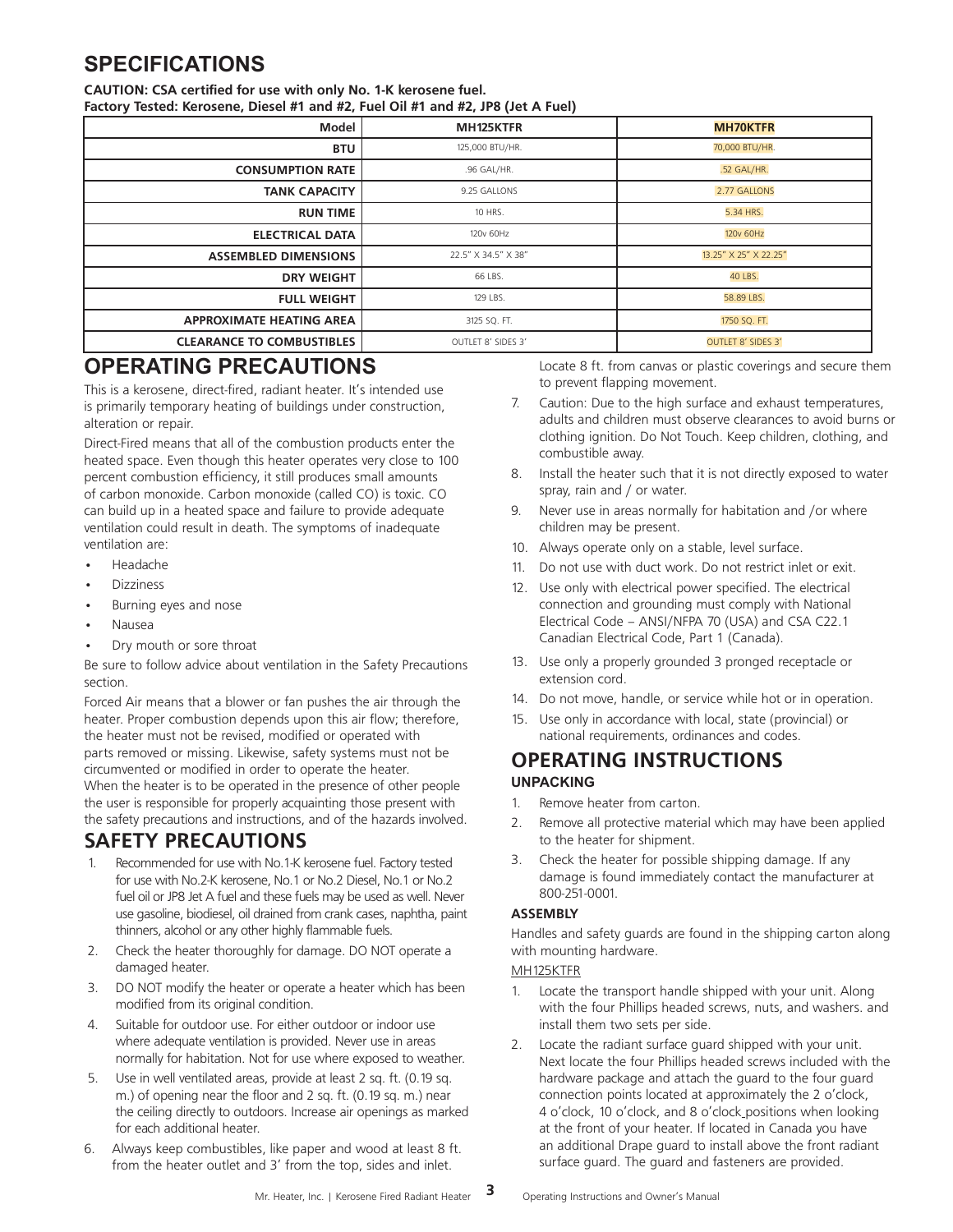3. Next install the heat shields. These are attached centered at the 12 o'clock and 6 o'clock positions. The larger one will be installed at the bottom. These are fastened into place using the screws holding the radiant heating surface plate in place. Simply loosen only the necessary screws attach the shields and tighten the screws back into place.

#### MH70KTFR

- 1. First Locate the hardware package. You will find four long screws for the base tubing, along with 4 nuts and washers. Place the heater on the base tubing as shown on the front of this manual or in the parts diagram. Use the long screws and matching fasteners to attach the base to the fuel tank.
- 2. In the hardware package you will also find two shorter washer headed screws for attaching the handle to the top of the heater. Using a Phillips headed screw driver, attach the handle to the top of the heater as shown on the front of this manual or in the parts diagram.
- 3. Finally install the lower heat shield. The included heat shield will be located centered at the 6 o'clock position. Only two screws are used to hold the shield in place. The middle hole is only for the locating pin that receives no fastener. Simply remove the screws that line up with the holes on the heat shield when on the centering pin. Put the heat shield into place and re-attach the screws.

#### **PREPARING FOR OPERATION**

- 1. Check the heater for possible shipping damage. If any is found, immediately contact the manufacturer at 800-251-0001.
- 2. Follow all of the "Precautions".
- 3. Fill the fuel tank with clean kerosene. In extremely cold weather, condensation may develop in the tank and it is recommended that a tablespoon of de-icer be added for each gallon (4 liters) of fuel in the tank. When filling the heater, use at least 2 gallons (8 liters) of fuel. Be sure heater is level and do not overfill. Use a funnel or can with a long fill spout.

#### **IMPORTANT: Before filling fuel tank the first time or after extended storage periods, drain the fuel tank of any moisture or condensation.**

4. Locate heater at a safe distance from combustible materials. Refer to the specifications table in this manual for distances.

### **HEATER START UP**

- 1. Locate the power plug near the controls of the heater. Using a properly sized and grounded extension cord plug in the unit.
- 2. When power reaches the heater the Red light on the back of the heater will illuminate.
- 3. Turn the power switch to the ON position. The LED read out will show the approximate room temperature. When you turn the thermostat knob clockwise the LED readout will change to show the set temperature. When that number is higher than the room temperature the heater will begin is sequence of operation.
- 4. Once the heater begins to run it will cycle on and off based on the thermostat setting. If for any reason your heater does not run properly refer to the Diagnostic and trouble shooting section in this manual or contact the manufacturer with one of the methods listed on the back page of this manual.

#### **HEATER SHUT DOWN**

To turn off either turn the thermostat knob to a temperature lower than the room temperature or move the power switch to the off position. These heaters are engineered with an

integrated 3 minute cooling cycle designed to prolong the life of internal components and to reduce surface temperatures that tend to increase shortly after shutdown. Please allow this cycle to complete before removing power from the heater.

## **DAILY SCHEDULE**

- 1. GENERAL. Make general visual inspection of heater for loose or damaged parts. Check nuts and bolts to insure against looseness caused by vibration or rough handling. Damaged parts should be repaired or replaced before using heater again. Check heater operation to be sure it is operating normally (See "Servicing" section for description of normal operation).
- 2. FILTERS. Dirty fuel filters will cause an imbalance in the airfuel mixture. The best indication that this condition exists is an increase in odors or difficulty getting your heater to ignite. This heater should never be operated without the filter in place. Contact Mr. Heater for replacement parts

## **500 HOUR SCHEDULE**

- REMOVE DUST. Clean heater twice a season (more often under dusty conditions). Remove accumulated dust from the burner, motor and fan blades with compressed air. Wipe area clean with a clean dry cloth. Inspect area to insure all foreign materials are removed, especially around the burner and combustion area.
- 2. CAD CELL. Clean the glass portion of the cad cell with a soft dry cloth.
- 3. NOZZLE. Accumulation of dirt and carbon from the combustion process can eventually fill up the passages in the nozzle, resulting in reduction of fuel and air flow. If this occurs, replace the fuel nozzle. Contact Mr. Heater for service parts
- 4. FUEL TANK. Clean twice a season (during frequently used periods, clean twice a month). Drain and flush the fuel tank with clean fuel oil.

## **ANNUAL SCHEDULE**

- 1. FUEL FILTER. Remove the fuel filter from fuel line and direct compressed air through the filter in the opposite direction of fuel flow. Safety glasses should be worn when using compressed air.
- 2. FUEL LINES. If the fuel lines are removed during cleaning, be sure all connections are tight before operating unit. If any dry rotting or cracking in the lines is observed replace with 1/4" id fuel line or contact Mr. Heater for service parts.

## **STORAGE**

Store the heater in a dry location free from fumes or dust.

At the end of each heating season, clean the heater as described in the MAINTENANCE section. Drain and flush the fuel tank with clean fuel. The manufacturer recommends completely filling the tank with fuel for extended storage to minimize condensation inside the tank.

## **SERVICING**

A hazardous condition may result if a heater is used that has been modified or is not functioning properly.

When the heater is working normally:

- The flame is contained within the heater.
- There is no strong disagreeable odor, eye burning or other physical discomfort.
- There is no smoke or soot internal or external to the heater.
- There are no unplanned or unexplained shut downs of the heater.